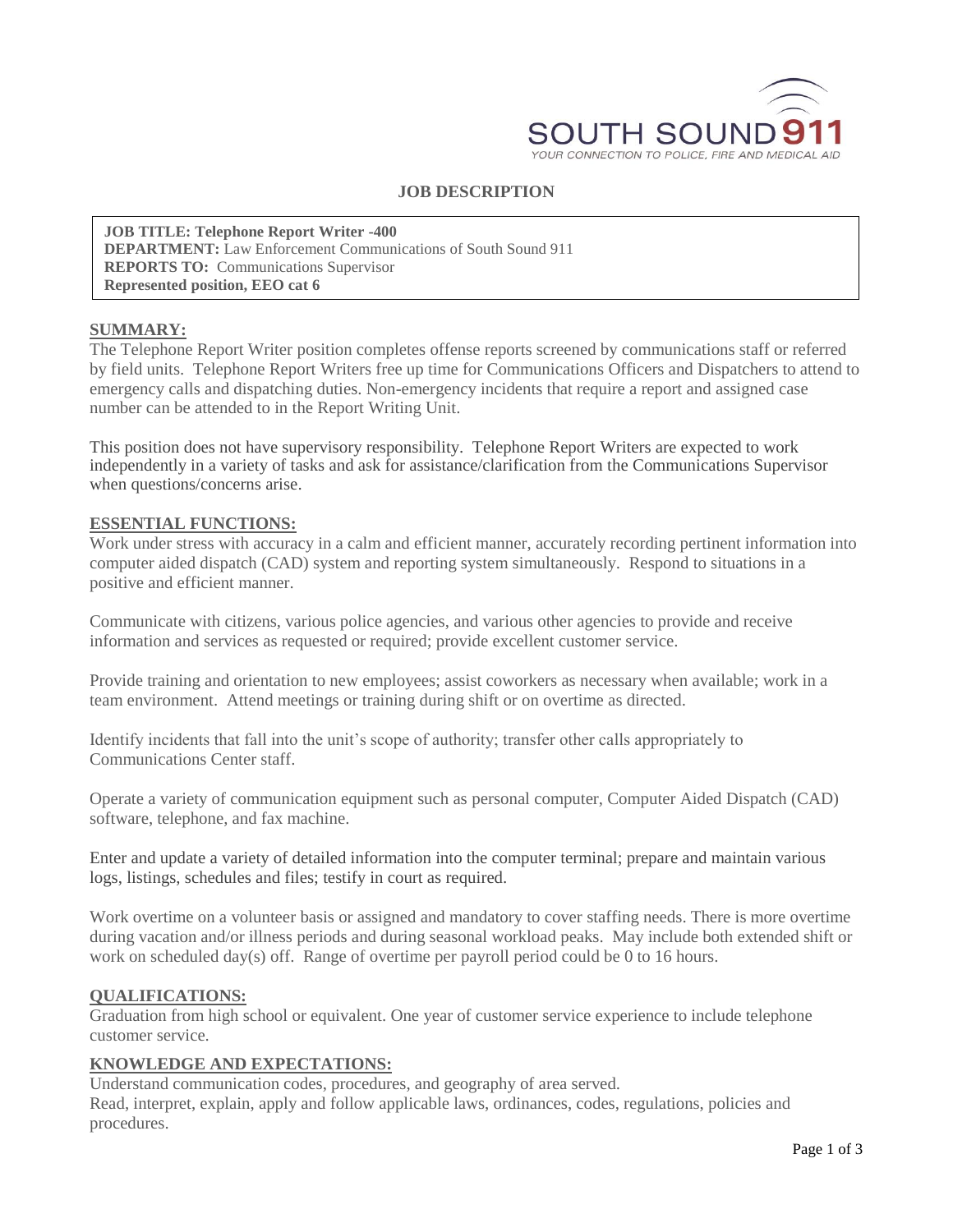Prepare clear and concise reports using law enforcement report preparation procedures.

Perform limited clerical duties such as filing, duplications and typing.

Work appropriately with confidential material and information.

Keyboarding at 45 words net per minute from clear copy.

Work with speed and accuracy.

Follow safety rules and regulations.

Proficient with standard suite of Microsoft Office software and database applications, peripheral equipment, fax machine, and phone system

Communicate efficiently and effectively both orally and in writing using tact, patience and courtesy.

Communicate fluently in English.

Maintain cooperative and effective working relationships with others.

Analyze situations quickly and adopt an effective course of action.

Organize work with many interruptions and multiple tasks to meet schedules and timelines.

## **LICENSES, CERTIFICATES AND OTHER REQUIREMENTS:**

Due to the confidential nature and demands of this position, candidates must possess an exemplary personal history and pass a background investigation as part of the pre-conditional offer of employment.

Maintain Washington State Patrol ACCESS Level I certification.

Completion of FEMA courses IS-100 and IS-700.

### **WORK HOURS:**

Eight and ½ hour (8.5) shift with 30 minute unpaid lunch break and two fifteen minute breaks. Shift start times vary by assignment. Work 40-hour shift anytime during a seven-day period including holidays. Shift is bid and awarded based on seniority. May rotate through relief shift.

#### **PHYSICAL REQUIREMENTS:**

Work overtime on a volunteer basis or assigned and mandatory to cover staffing needs. There is more overtime during vacation and/or illness periods and during seasonal workload peaks. May include both extended shift or work on scheduled day(s) off. Range of overtime per payroll period could be 0 to 16 hours.

The physical demands described here are representative of those that must be met by an employee to successfully perform the essential functions of this job. While performing the duties of this job, the employee is regularly required to sit at a computer terminal, use hands to and arms to reach, finger, handle, or feel, and finger dexterity necessary to operate equipment used in the position.

The employee is required to talk, see, and hear. Specific vision abilities required by this job include close vision, distance vision, peripheral vision, depth perception and ability to adjust focus. There is some standing, walking, sitting, bending/stooping, pushing/pulling and minimal lifting associated with the classification as it is currently performed. Ability to travel and attend meetings away from regular work site may be required.

Subject to lifting up to 10 pounds; standing, bending, stooping and reaching or sitting for several hours, continuous contact with monitors, and noise from communications and office equipment.

Fully adjustable ergonomic chairs; adjustable workstations have a variety of lighting according to individual preference; wrist rest, footrest, and non-glare computer screen.

| <b>Activity</b> | <b>Percentage of time</b> | <b>Activity</b> | <b>Pounds</b> |  |
|-----------------|---------------------------|-----------------|---------------|--|
| Standing        | Optional                  | Pulling         | 10 lbs.       |  |
| Walking         | 5% of time                | Pushing         | 10 lbs.       |  |
| Sitting         | 95% of time               | Lifting         | 10 lbs.       |  |
|                 |                           | Carrying        | 10 lbs.       |  |

### **ANALYSIS OF PHYSICAL DEMANDS OF POSITION**